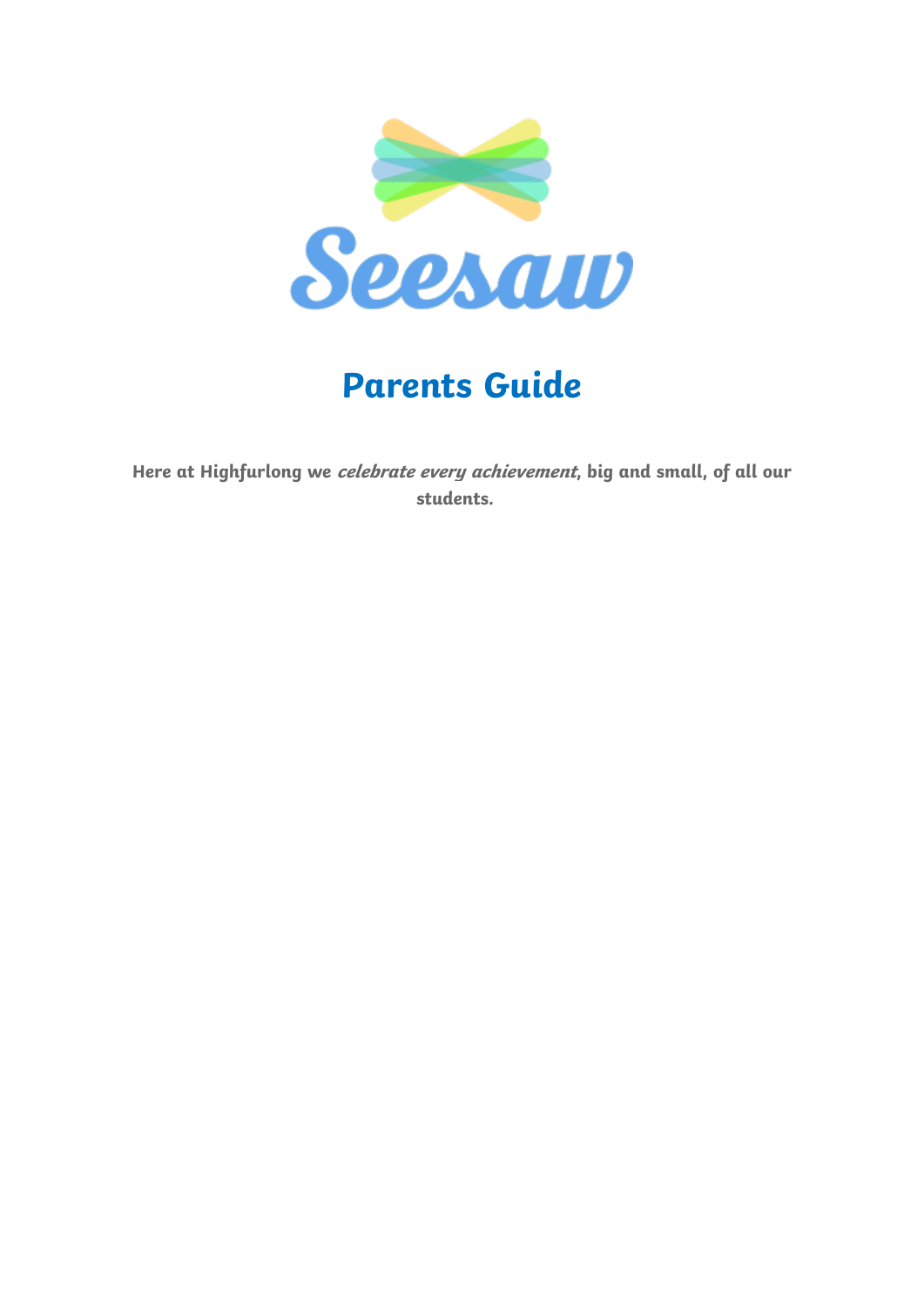

We use an interactive, child friendly app as our evidence collection tool within school for all work completed by our students. Seesaw integrates technology into all learning areas and strengthens communication regarding **student** learning between **home** and **school.**

Seesaw gives the children the creative tools to capture and reflect on their learning in real time as well as share their achievements with family members as they happen.

This initiative is in line with the Highfurlong School Development Plan and developments the already positive relationships we have with our parents to further increase our parental engagement by maintaining consistent parent/school communication.

Seesaw provides each individual child with their own Learning Journal held securely online, with no open access to the internet. Parents and carers are given their own login and all our staff are given a secure log-in.

Parents can change their settings so that an email is then automatically generated informing them when an observation has been added so they can have a look and add any comments of their own.



When your child joins our Highfurlong family, we will show you how to download the Seesaw parent app in school and give you a unique QR code for your child. The Seesaw family app is available from the app store if you have an Apple device or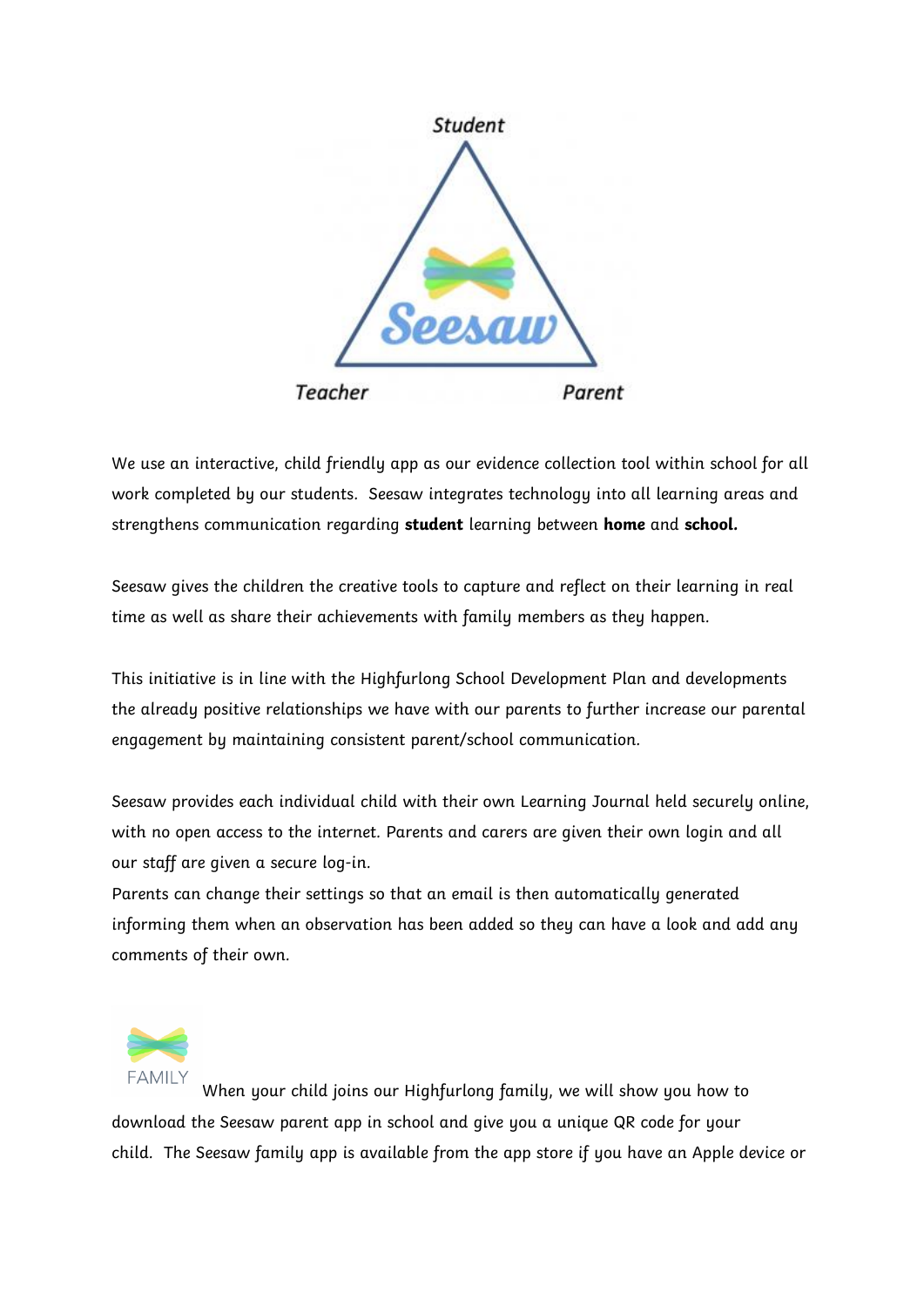on the play store if you have an Android device. The app icon will appear as the image to the right and a link is at the bottom of this page.

**Who can access Seesaw?**



You can choose to share your login details with extended family if you wish, so they can see your child's Learning Journal. All new users will need to be approved by the class teacher, who may ask you about new requests that are made in order to safeguard our students. This can be arranged by providing a family members email address to school to grant immediate access.

At school, staff have access to all of the children's Learning Journals. The only other people that can see your child's account will be yourselves and anyone that you share your log in details with, such as Grandparents etc. If your child is featured in a group observation, their photo may appear in another child's Learning Journal.



#### **How can I view my child's Learning Journals?**

Once logged in, you will see your child's observations on your home screen in a list – selecting any one of these will open up the picture/video for you to see. You can also add comments in the box at the bottom of the observation if you would like to – and we would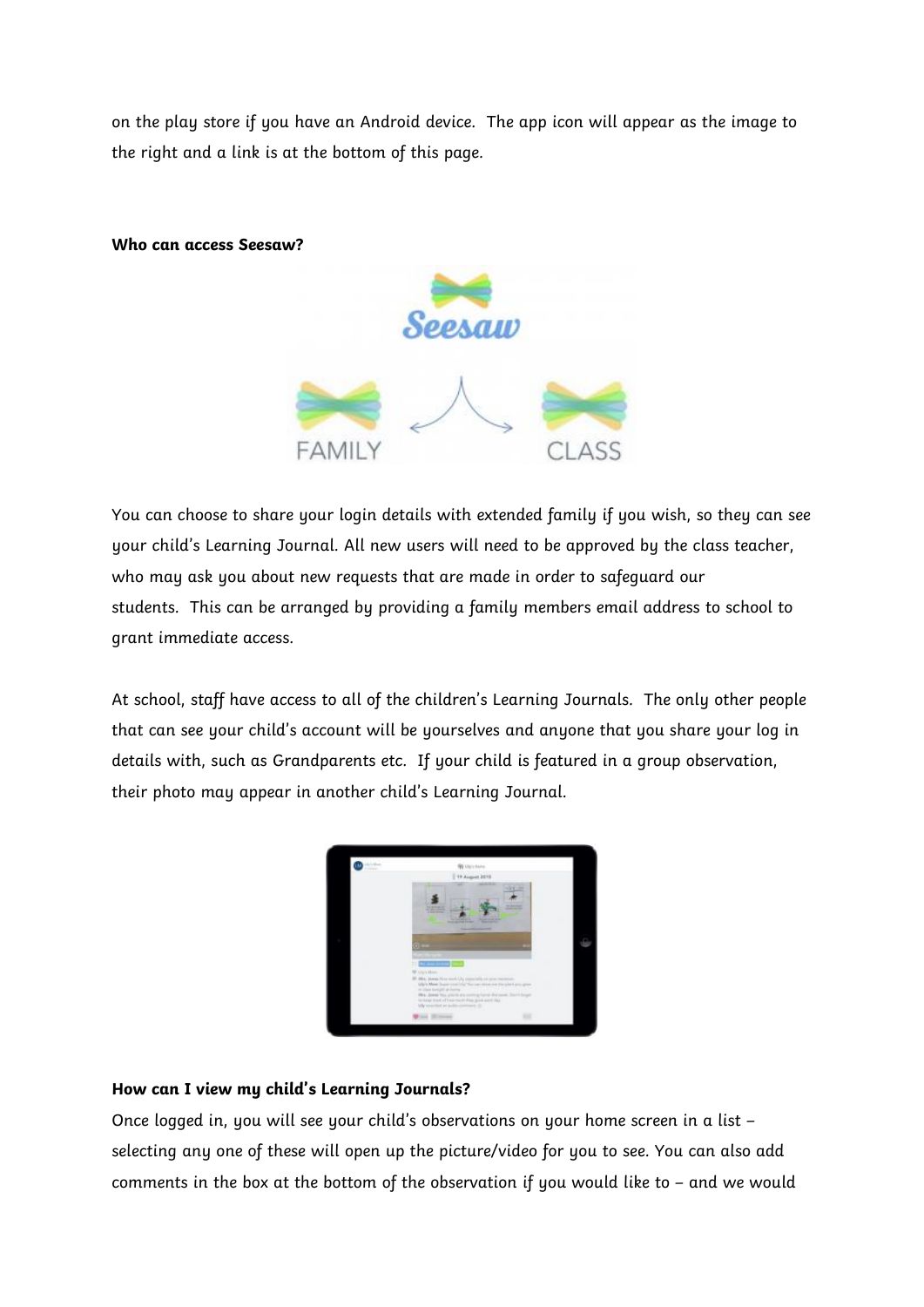love to receive such comments as it will give our students a fantastic boost to their selfesteem!

There are two ways you can respond to your child's post: Like and Comment. How often you do this is up to you. There will be times when it is appropriate to simply like a post to acknowledge to your child you have seen their work. Other times you may want to: Ask questions that challenge their learning, give constructive feedback or provide an 'even better if' comment. Each of your interactions with your child's journal will undoubtedly put a smile on their face.

#### **What information will I receive from Seesaw?**

Class Teachers and the Highfurlong office will share announcements about assemblies or events happening within school so please remember to check Seesaw regularly. This information may be related to our school as a whole or be class specific and the parent inbox section of seesaw works alongside other communication systems that are already in place such as Phone Calls and Letters. Parents can message class teachers directly using the Seesaw app and we will endeavour to answer any queries as soon as possible during school hours. Teachers may not respond to messages that may be too sensitive and require a face-to-face meeting, which can be organised through the school office.

#### **Why are we communicating this way?**

As digital devices become more embedded in our lives, our children need to be aware how to use them responsibly, creatively and productively. This level of integration into our lives means that standalone Computing lessons are no longer sufficient or as effective at teaching children embedded digital citizenship. We only have to look at the contents of comments on public platforms such as YouTube to know that there is a large amount of unawareness of how to talk to each other from behind a computer screen.

By exposing our students to a safe, digital, social environment as early as possible, we are also exposing them to brand new learning of how to be better at screen relationships, communication and the how to use technology responsibly – how to be the digital citizen of the future that the world so desperately needs. How do you deal with feedback? How do you respond when you can't see how others react? Seesaw is designed to be child-led. This means that, as a school, we will actively encourage your child to take ownership of their work and help them to share this with you. Experience and research has even shown that the quality of children's work has increased when using sharing platforms such as this due to the child knowing there is an active audience. By all the participating members of